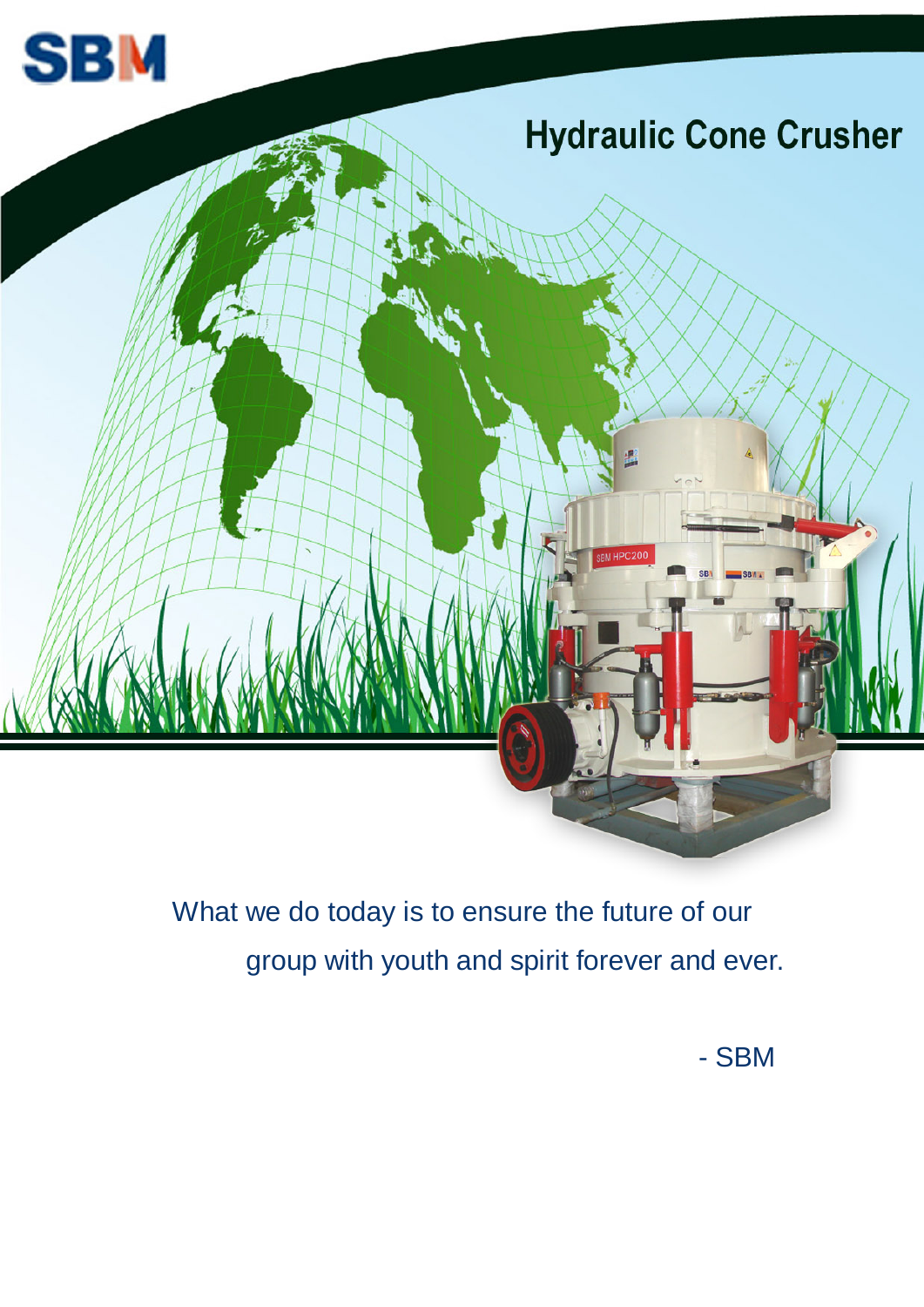# Hydraulic Cone Crusher ([HPC](http://www.sbmchina.com/products/Crushing/Cone_crusher.html))



#### Hydraulic Cone Crusher Overview

HPC series cone crusher with high-efficiency and hydraulic pressure was widely used in mining, concrete factory, sandstone making, etc. The machinery's pressure resistance strength is under 350Mpa. And they are widely suitable for primary crushing of many kinds of mining and rock such as many kinds of ores, concrete, fireproof material, bauxite, quartzite, corundum, perlite, ironstone, basalt, etc.

#### Applications

HPC series cone crusher with high-efficiency and hydraulic pressure is widely used in mining, cement factory, sand& stone industry. It is used for secondary and fine crush of all kinds of rocks, whose pressure strength resistance is under 350Mpa, such as iron ores, nonferrous metal ores, basalt, granite, limestone, sandstone, cobble etc.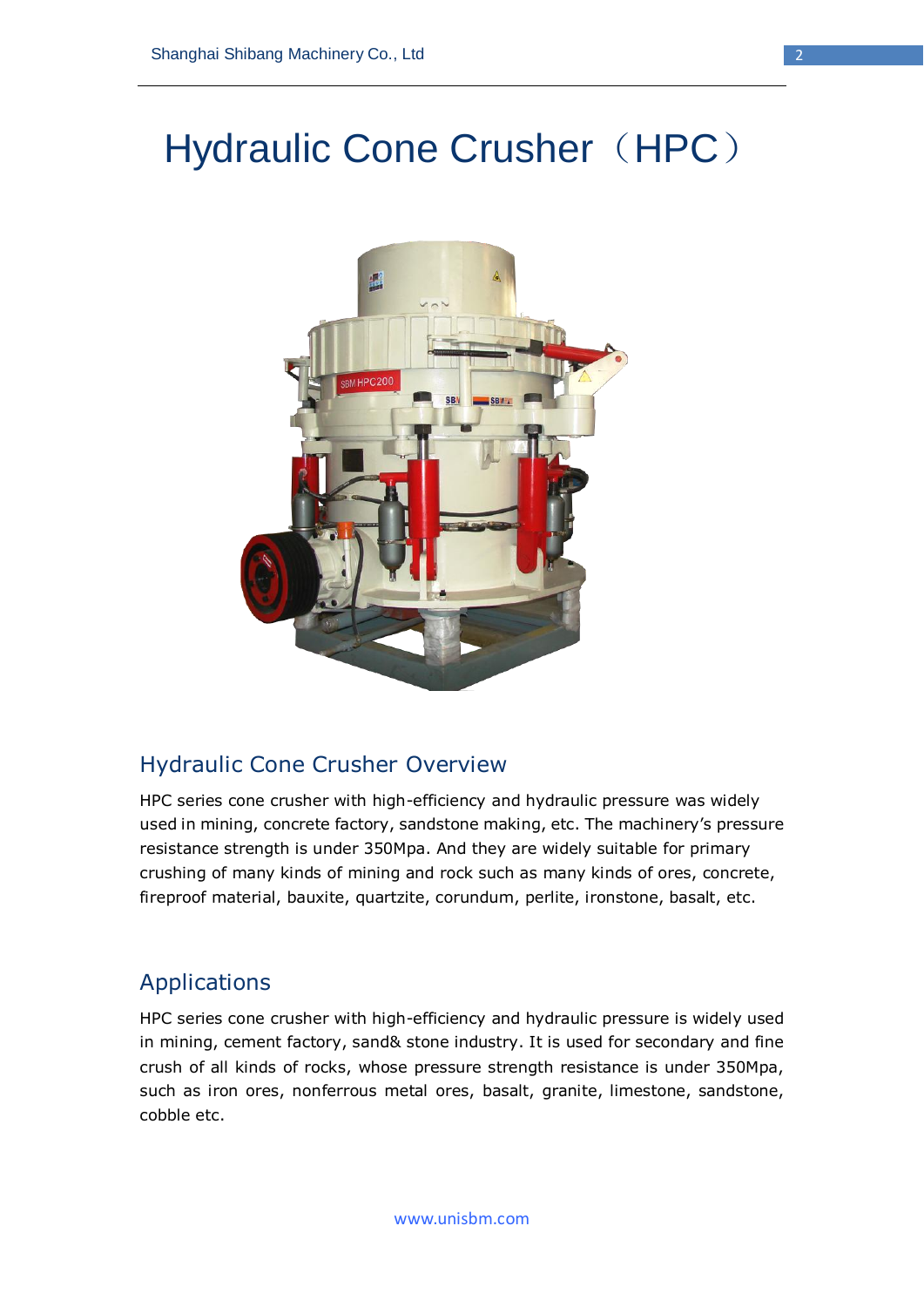#### Main Features and Benefits

1. The successful combination of high performance crushing cavity and high crushing frequency enhance the capacity of HPC, plus the application of sink crushing principal, most of the product shaped cubical size, which sharply reduce needle-shape materials.

2. HPC features simple structure, easy maintenance, convenient adjustment of the size of final products, especially the quick replacement of plate reduce the time to stop the machine.

| <b>Model</b>   | <b>Cavity</b><br>(coarse/fine) | <b>Discharge</b><br>setting<br>min(mm) | <b>Capacity</b><br>(t/h) | <b>Motor</b> | <b>Movable cone</b><br><b>Power(kW)diameter(mm)</b> | Weight(t) |
|----------------|--------------------------------|----------------------------------------|--------------------------|--------------|-----------------------------------------------------|-----------|
| <b>HPC-160</b> | 425                            | $50 - 100$                             | $45 - 80$                | 55           | 500×750                                             | 10.1      |
|                | 425                            | $50 - 100$                             | $45 - 80$                | 55           | 500×750                                             | 10.1      |
| <b>HPC-220</b> | 500                            | 65-160                                 | $70 - 120$               | $55 - 75$    | 6000×900                                            | 15.5      |
|                | 630                            | 80-140                                 | 130-260                  | 110          | 750×1060                                            | 28        |
| <b>HPC-315</b> | 750                            | 95-165                                 | 220-380                  | 110-132      | 900×1200                                            | 50        |
|                | 850                            | 195-265                                | 230-380                  | 132          | 1000×1200                                           | 57        |
| <b>HPC-400</b> | 1020                           | 150-300                                | 400-800                  | 160-220      | 1200×1500                                           | 100.9     |
|                | 250                            | $25 - 105$                             | $20 - 90$                | $55 - 75$    | 300×1300                                            | 11        |

#### Technical Data

Note: This specification is just reference, any changes are subject to the Hydraulic Cone Crusher products.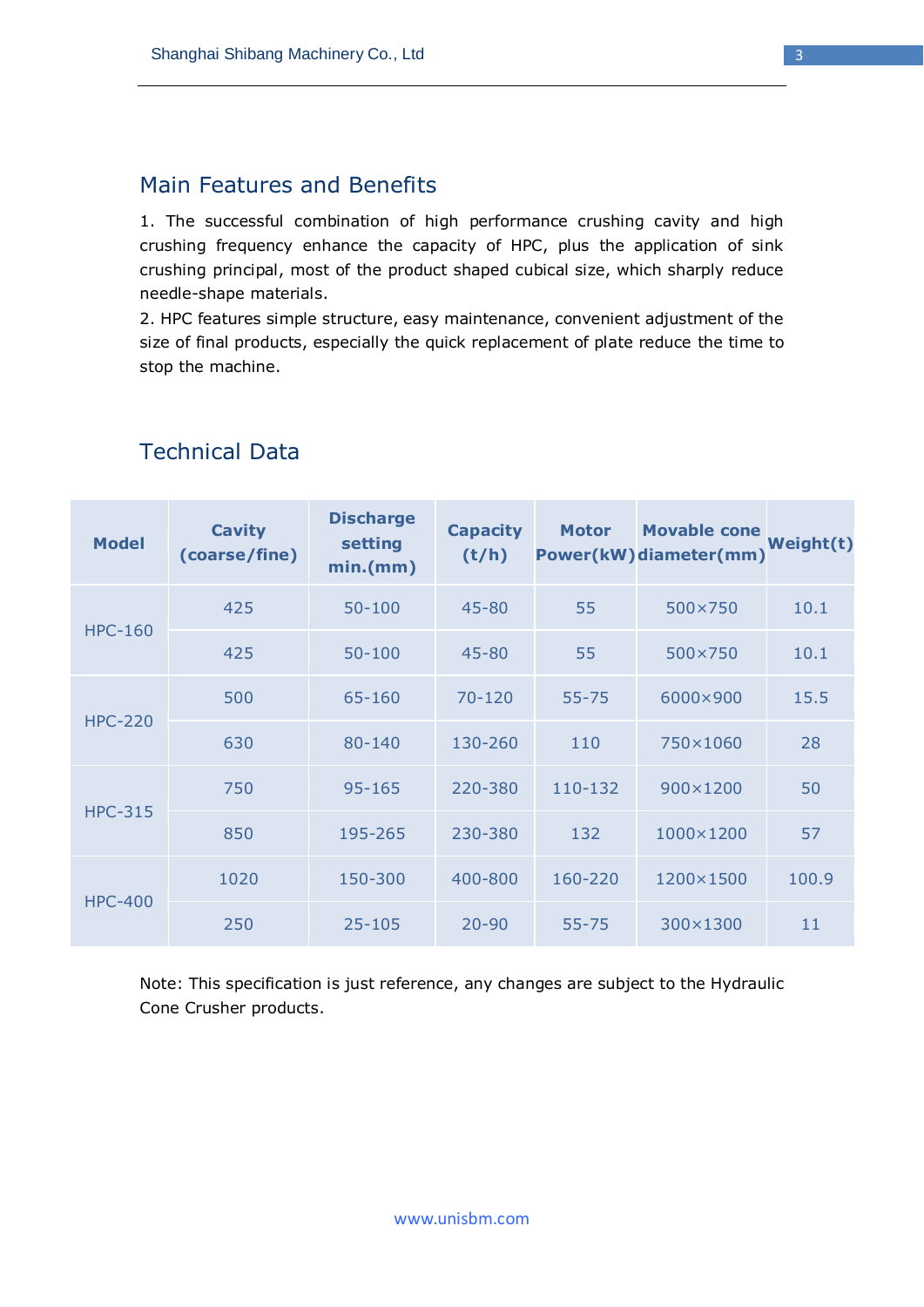

## How Hydraulic Cone Crusher Works

The crushing principle of HPC is fnished between fixed cone plate and movable cone plate. The motor drives the horizontal axis of the crusher through triangle belt and pulley, the horizontal axis drive the eccentric shaft bush to rotate through gear transmission. The eccentric shaft drives the main shaft to make the movable cone plate swing at a regulated track from time to time, the materials are crushed due to constant pressed and crooked in the crushing cavity. The finished products are discharged from the discharging opening.